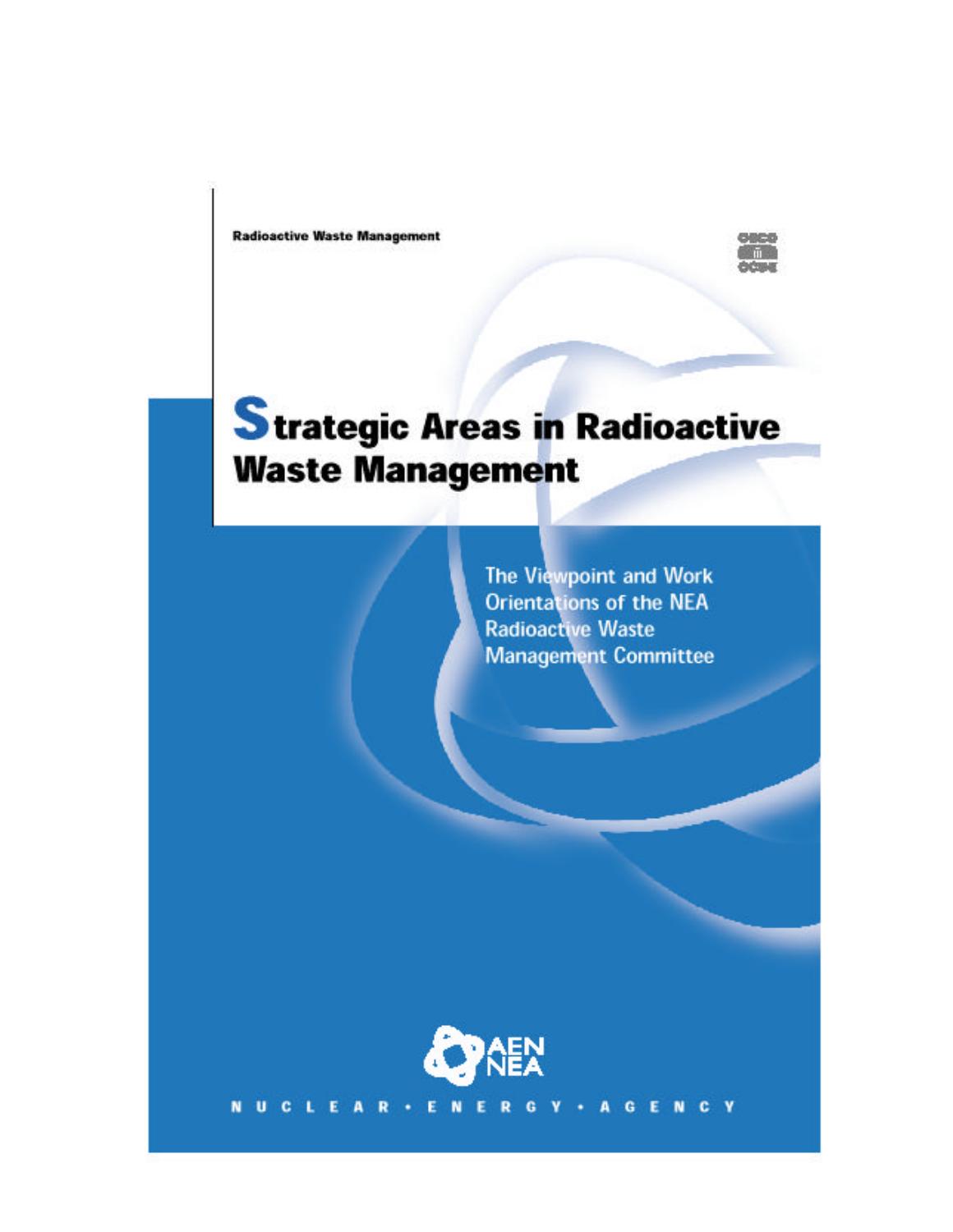#### **ORGANISATION FOR ECONOMIC CO-OPERATION AND DEVELOPMENT**

Pursuant to Article 1 of the Convention signed in Paris on 14th December 1960, and which came into force on 30th September 1961, the Organisation for Economic Co-operation and Development (OECD) shall promote policies designed:

- to achieve the highest sustainable economic growth and employment and a rising standard of living in Member countries, while maintaining financial stability, and thus to contribute to the development of the world economy;
- to contribute to sound economic expansion in Member as well as non-member countries in the process of economic development; and
- to contribute to the expansion of world trade on a multilateral, non-discriminatory basis in accordance with international obligations.

The original Member countries of the OECD are Austria, Belgium, Canada, Denmark, France, Germany, Greece, Iceland, Ireland, Italy, Luxembourg, the Netherlands, Norway, Portugal, Spain, Sweden, Switzerland, Turkey, the United Kingdom and the United States. The following countries became Members subsequently through accession at the dates indicated hereafter: Japan (28th April 1964), Finland (28th January 1969), Australia (7th June 1971), New Zealand (29th May 1973), Mexico (18th May 1994), the Czech Republic (21st December 1995), Hungary (7th May 1996), Poland (22nd November 1996) and the Republic of Korea (12th December 1996). The Commission of the European Communities takes part in the work of the OECD (Article 13 of the OECD Convention).

#### **NUCLEAR ENERGY AGENCY**

The OECD Nuclear Energy Agency (NEA) was established on 1st February 1958 under the name of the OEEC European Nuclear Energy Agency. It received its present designation on 20th April 1972, when Japan became its first non-European full Member. NEA membership today consists of 27 OECD Member countries: Australia, Austria, Belgium, Canada, Czech Republic, Denmark, Finland, France, Germany, Greece, Hungary, Iceland, Ireland, Italy, Japan, Luxembourg, Mexico, the Netherlands, Norway, Portugal, Republic of Korea, Spain, Sweden, Switzerland, Turkey, the United Kingdom and the United States. The Commission of the European Communities also takes part in the work of the Agency.

The mission of the NEA is:

- to assist its Member countries in maintaining and further developing, through international co-operation, the scientific, technological and legal bases required for a safe, environmentally friendly and economical use of nuclear energy for peaceful purposes, as well as
- to provide authoritative assessments and to forge common understandings on key issues, as input to government decisions on nuclear energy policy and to broader OECD policy analyses in areas such as energy and sustainable development.

Specific areas of competence of the NEA include safety and regulation of nuclear activities, radioactive waste management, radiological protection, nuclear science, economic and technical analyses of the nuclear fuel cycle, nuclear law and liability, and public information. The NEA Data Bank provides nuclear data and computer program services for participating countries.

In these and related tasks, the NEA works in close collaboration with the International Atomic Energy Agency in Vienna, with which it has a Co-operation Agreement, as well as with other international organisations in the nuclear field.

#### *©***OECD 1999**

Permission to reproduce a portion of this work for non-commercial purposes or classroom use should be obtained through the Centre français d'exploitation du droit de copie (CCF), 20, rue des Grands-Augustins, 75006 Paris, France, Tel. (33-1) 44 07 47 70, Fax (33-1) 46 34 67 19, for every country except the United States. In the United States permission should be obtained through the Copyright Clearance Center, Customer Service, (508)750-8400, 222 Rosewood Drive, Danvers, MA 01923, USA, or CCC Online: http://www.copyright.com/. All other applications for permission to reproduce or translate all or part of this book should be made to OECD Publications, 2, rue André-Pascal, 75775 Paris Cedex 16, France.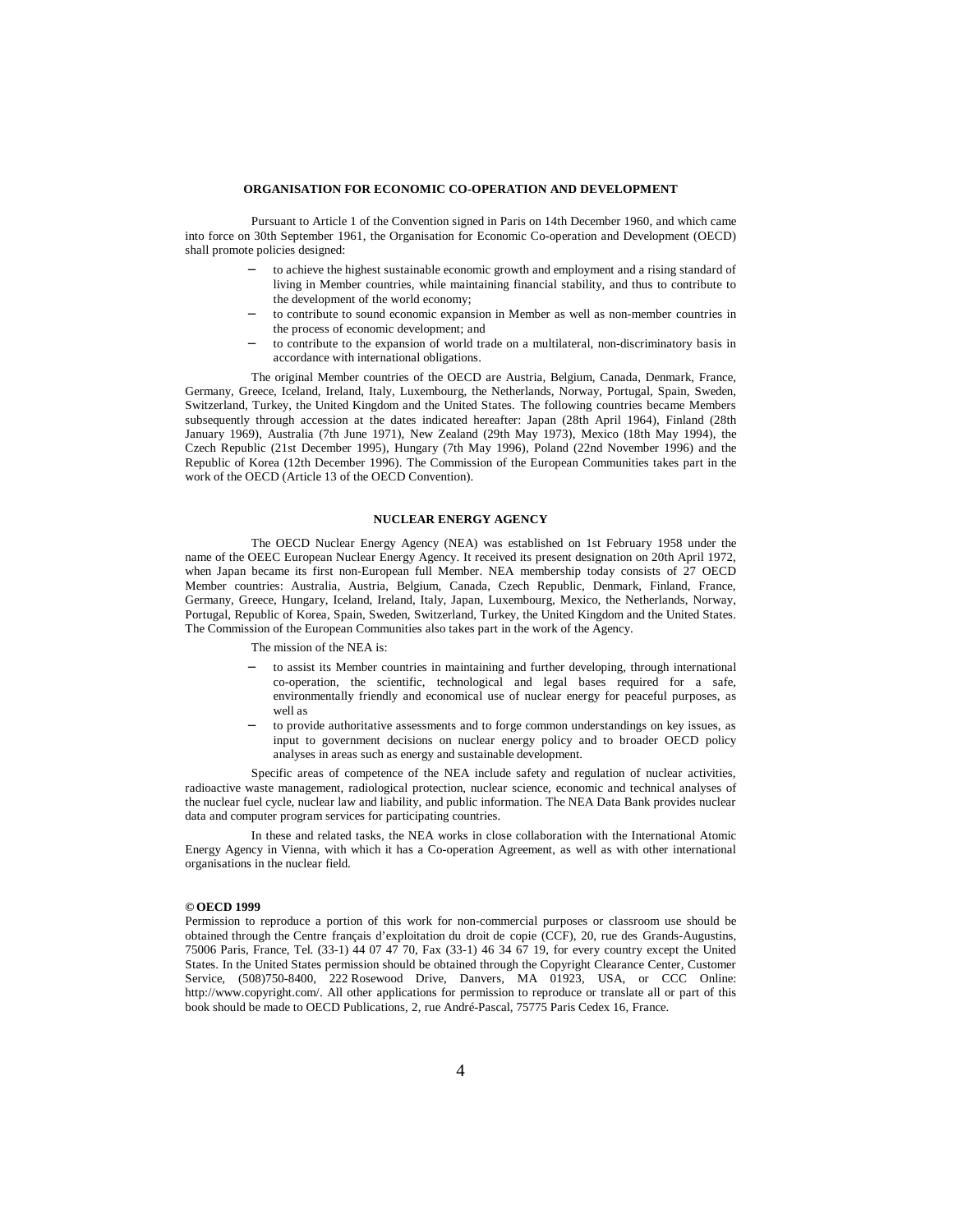# **FOREWORD**

The NEA Radioactive Waste Management Committee (RWMC) is a forum of senior operators, regulators, policy makers, and senior representatives of R&D institutions in the field of radioactive waste management. The Committee assists Member countries by providing objective guidance on the solution of radioactive waste problems, and promotes safety in the short- and long-term management of radioactive waste. The cross party representation of industry, safety authorities, and governmental policy bodies and the wide range of expertise it musters amongst the NEA Member countries, make the RWMC a uniquely placed international forum to address issues in radioactive waste management.

Since its inception in 1978, the RWMC has addressed both strategic and technical issues in waste management, especially disposal in the more recent years, and RWMC documents have proved valuable in the NEA Member countries at both decision-maker and technical levels. This report identifies some of the major challenges currently faced by national waste management programmes, and describes the strategic areas in which the RWMC should focus its efforts in future years.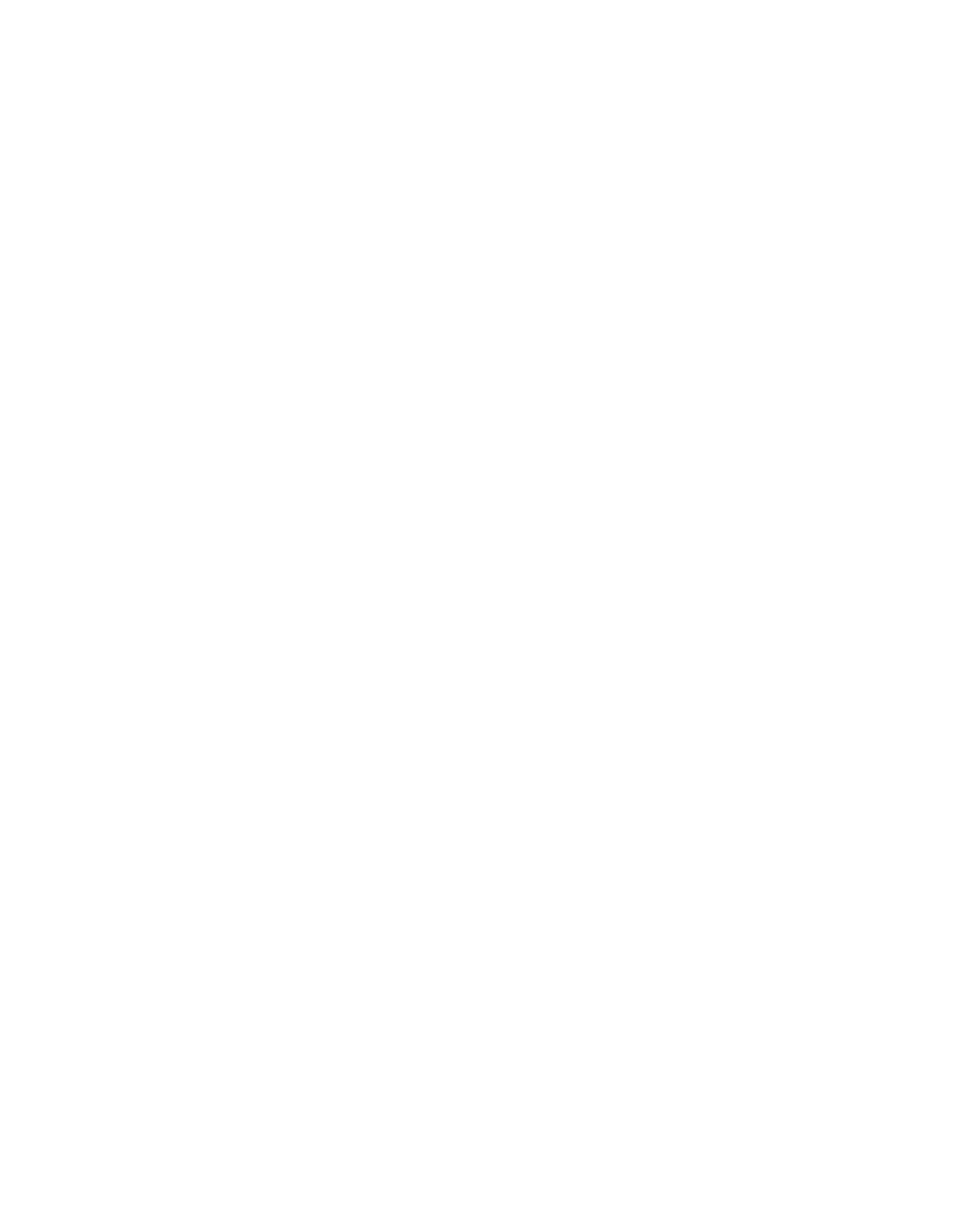# **TABLE OF CONTENTS**

| Area II: The process of repository development for long-lived      |  |
|--------------------------------------------------------------------|--|
| Area III: Management of materials from decommissioning             |  |
|                                                                    |  |
| Area V: Implications of, and participation in, international       |  |
|                                                                    |  |
|                                                                    |  |
| Appendix: Mandate of the Radioactive Waste Management Committee 25 |  |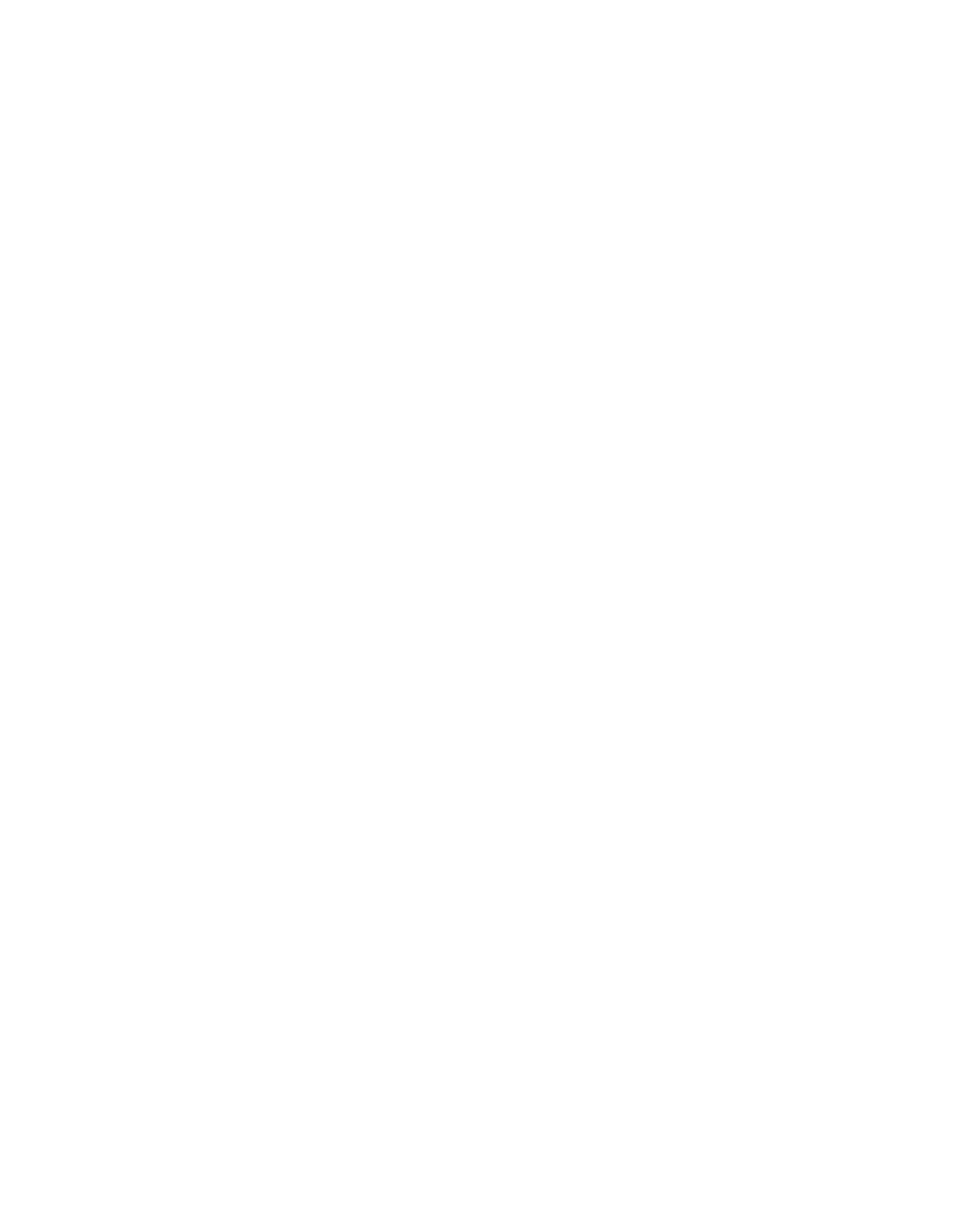#### **INTRODUCTION**

Radioactive waste arises from commercial nuclear power generation as well as from other industrial activities and from the use of radioactive materials in several human activities. Radioactive waste also exists as a result of past practices, and needs to be managed in a safe, economical, and environmentally and publicly acceptable manner.

In recent years, the programmes under the Radioactive Waste Management Committee (RWMC) have focused primarily on technical aspects related to deep underground disposal of long-lived radioactive waste. One of the achievements reached by these programmes is the establishment of a consensus between experts in the various participating countries that sites can be properly identified and characterised, that geological repositories can be designed so that no short-term detriment to populations will result from the waste disposal, and that an acceptable level of safety is provided for times far into the future, up to and beyond any period of regulatory concern. There also exists consensus, among the experts, that the current generation, who have benefited from the nuclear energy produced, should provide future generations the means to dispose permanently of the waste.

The confidence of the experts in the short- and long-term safety of the geologic disposal option has been confirmed, at national level, in several technical and licensing reviews of safety assessment studies of deep repository systems, but is not necessarily matched by an equally favourable attitude within non-expert groups. In particular, several repository-development programmes have recently undergone increased public scrutiny and despite notable exceptions, e.g. the granting of a nuclear licence to operate the WIPP geological repository, this has resulted in delays in the implementation of some site development programmes. Long-term surface storage and partitioning and transmutation are still being investigated as potential components in an overall waste management strategy leading to disposal. In addition, deregulation of the electricity market and attendant financial pressures affect the whole nuclear-fuel cycle and impact on waste management organisations. These considerations raise issues concerning how best to achieve confidence, and consensus,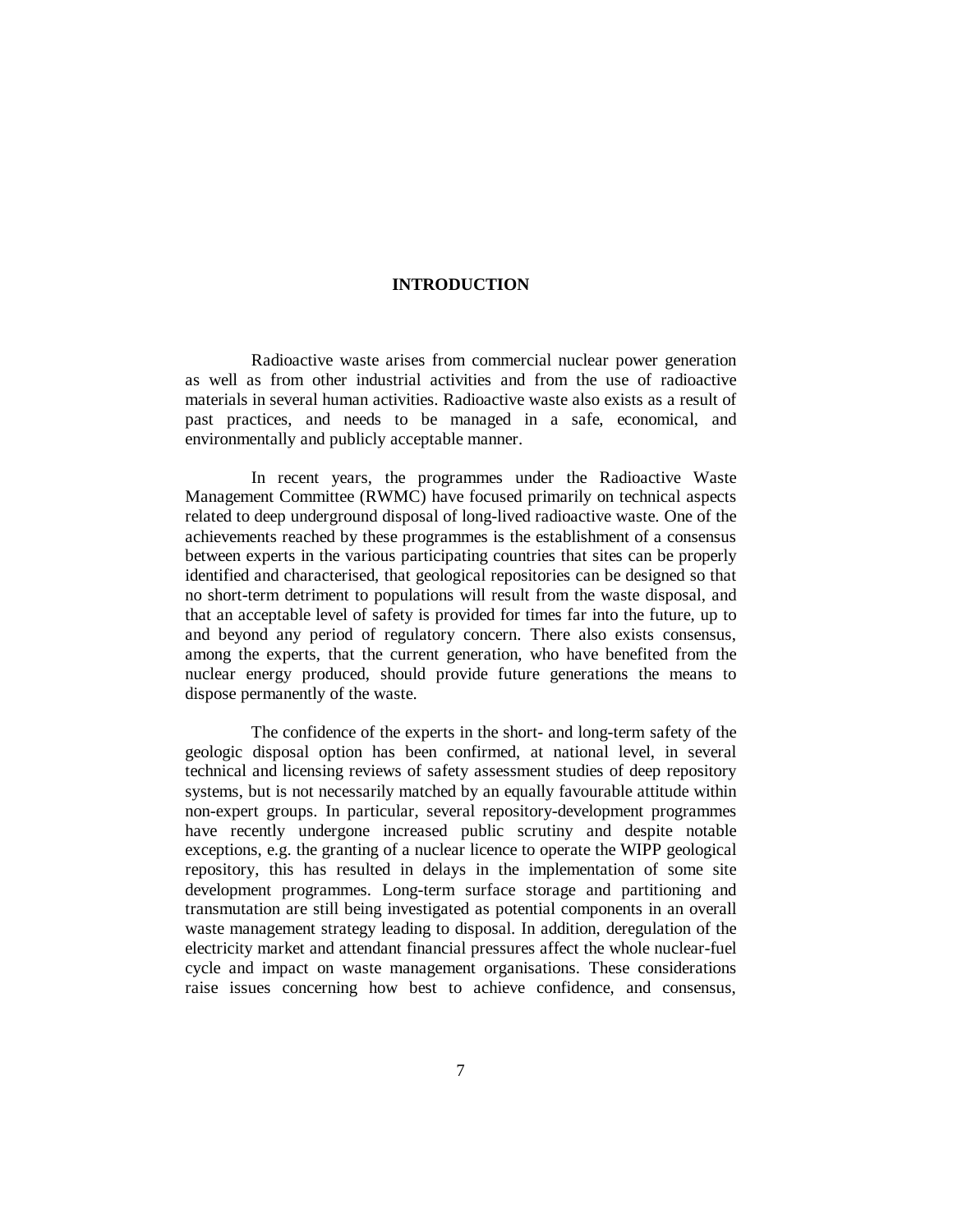regarding the economic, political, technical and ethical aspects of a wastemanagement strategy.

In this document strategic areas are defined and further described in which RWMC feels that progress would be most beneficial towards further development of radioactive waste management, and particularly disposal programmes. It is accepted that the RWMC, building upon the technical areas in which it has demonstrated strength, extend its endeavours to the interfaces between technical advances, regulatory developments, societal concerns and their input to the decision making process.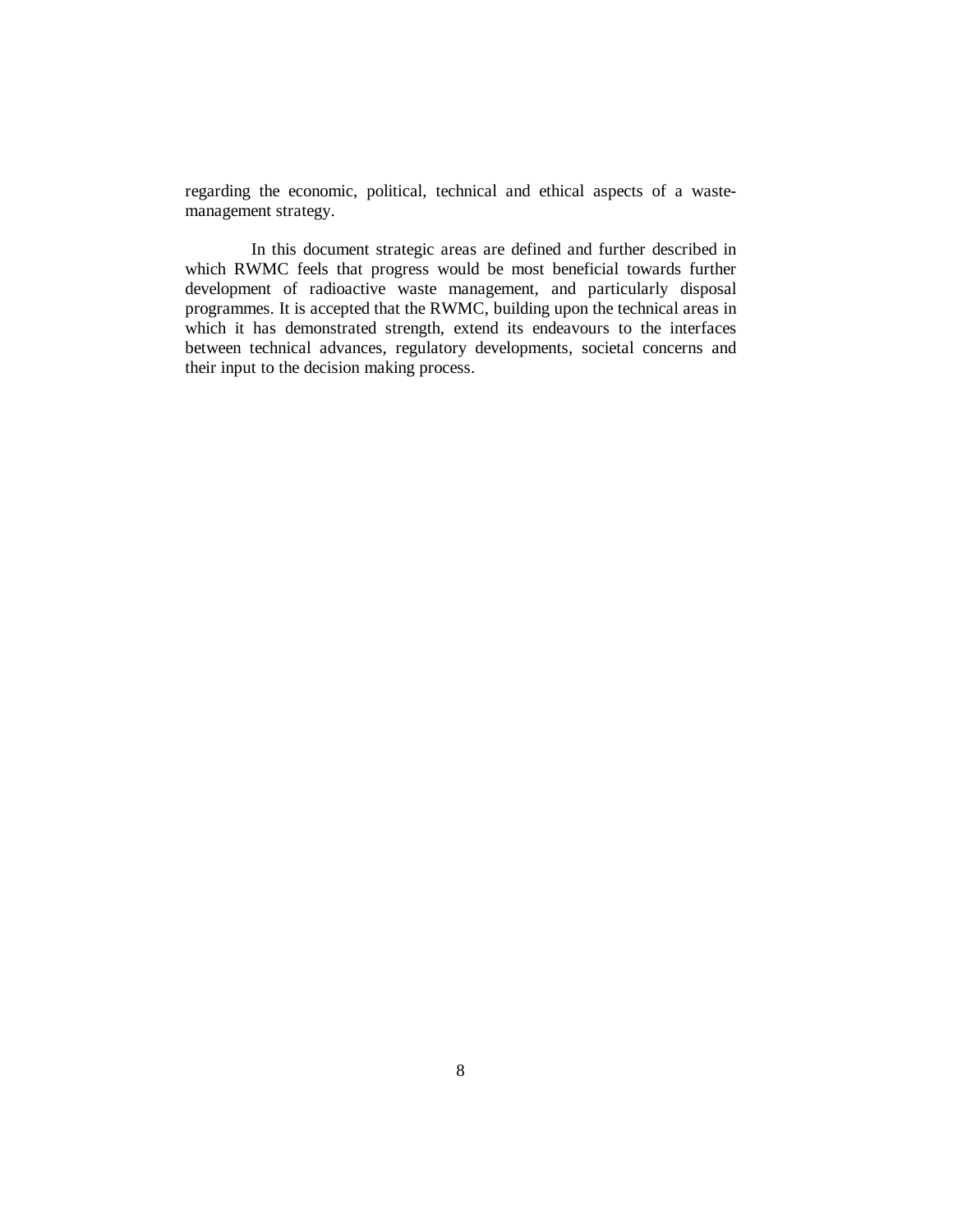# **IDENTIFICATION OF STRATEGIC AREAS**

# **Background**

 $\overline{a}$ 

Considerable experience has been accumulated in the field of radioactive waste management over the years, particularly in the areas of:

- The handling, treatment, storage and disposal<sup>1</sup> of short-lived lowand intermediate-level waste.
- The conditioning (vitrification) of high-level waste and the storage of high-level waste and spent nuclear fuel.
- The minimisation of waste production during plant operation.
- The management of "historical" waste and the management of older waste facilities under changed legislative and regulatory frameworks.

It is accepted among experts that geological disposal represents an ethical and appropriate solution to the long-term management of long-lived radioactive waste. Furthermore, the feasibility of geological disposal of long lived waste, including spent fuel, has been established at a technical level, and many OECD Member countries are now pursuing repository development programmes. This has led to notable advances in:

> • The establishment of organisational structures and regulatory frameworks to govern the construction and licensing of such facilities.

<sup>1.</sup> As used in this text, "storage" indicates possible intention to retrieve waste and the need for continued monitoring; disposal indicates the lack of intention to retrieve and a passively safe long-term solution.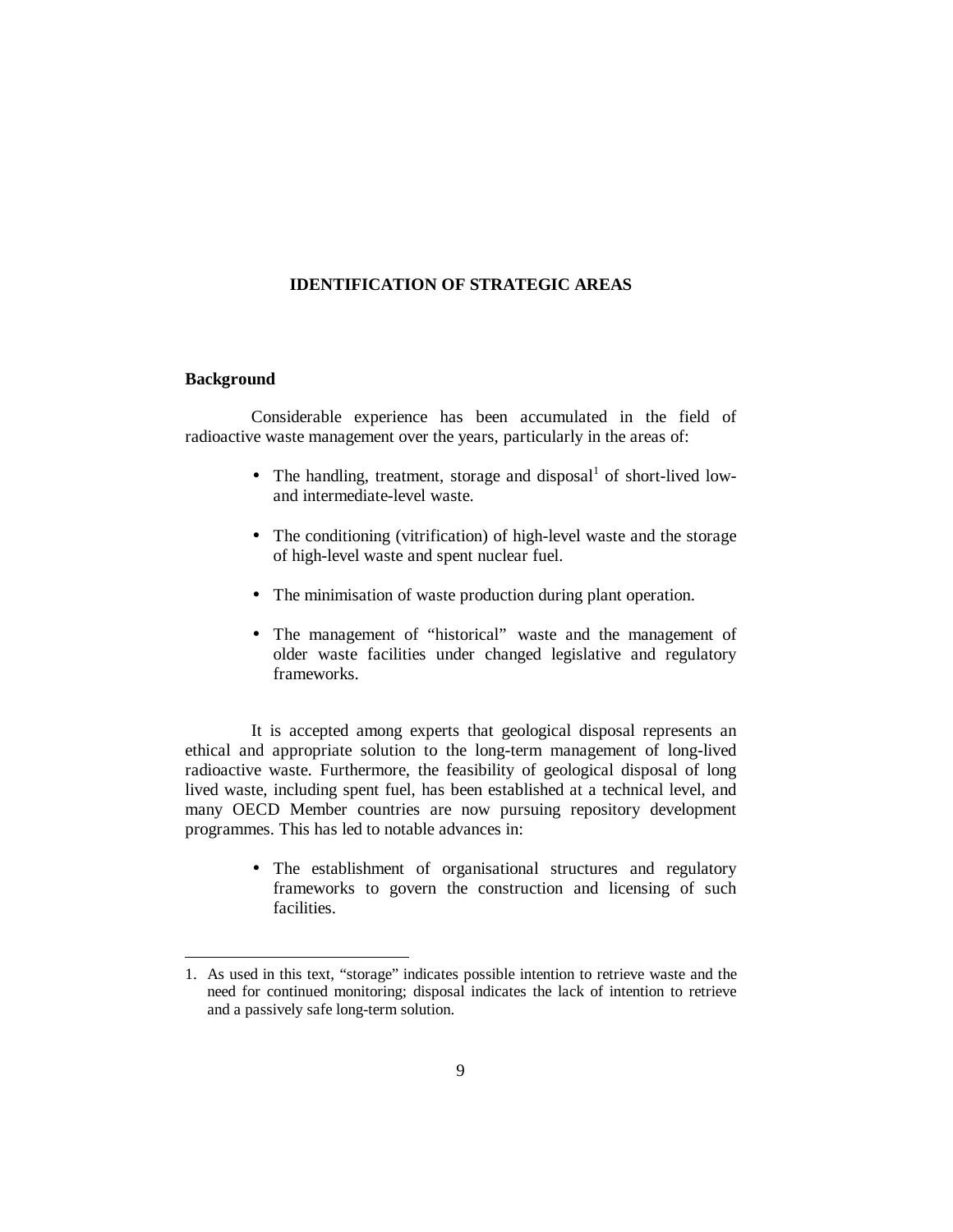- Conceptual designs for the facilities and the technology that is required to implement the designs.
- The formulation of procedures for site selection and the technology for site characterisation.
- The development and application of methods to assess the safety of the proposed repository systems.
- The overall confidence in the design and characterisation processes, and the evaluation of safety.
- The achievement of important milestones, e.g. in selecting sites.

There is interest, and resources are being spent, in research in the partitioning and transmutation (P/T) of long-lived nuclides in order to reduce the amounts of long-lived waste; the overall balance of financial and practical aspects of this process is, however, still debated. In particular, it is accepted that P/T would not remove the need to dispose permanently of long-lived waste. Some Member countries have a continuing interest in the possibility of regional, or multi-national, repositories.

Finally, lessons have been learnt as well from difficulties and setbacks in carrying forward waste management programmes.

# **Broad identification of strategic areas**

Against the background of experience that has been accumulated in the past few years, six broad strategic areas have been identified which the RWMC is prepared to address in the coming years. These strategic areas are briefly introduced hereafter and are described in more detail in the next chapter. All areas will need to be addressed by the RWMC. The priority that these areas will receive may vary in time. The strategic areas identified are:<sup>2</sup>

# *I. Overall waste management approaches*

*(a) Environmental concerns, safety and sustainable development* – including demonstration that safe and environmentally

<sup>2.</sup> In no order of priority.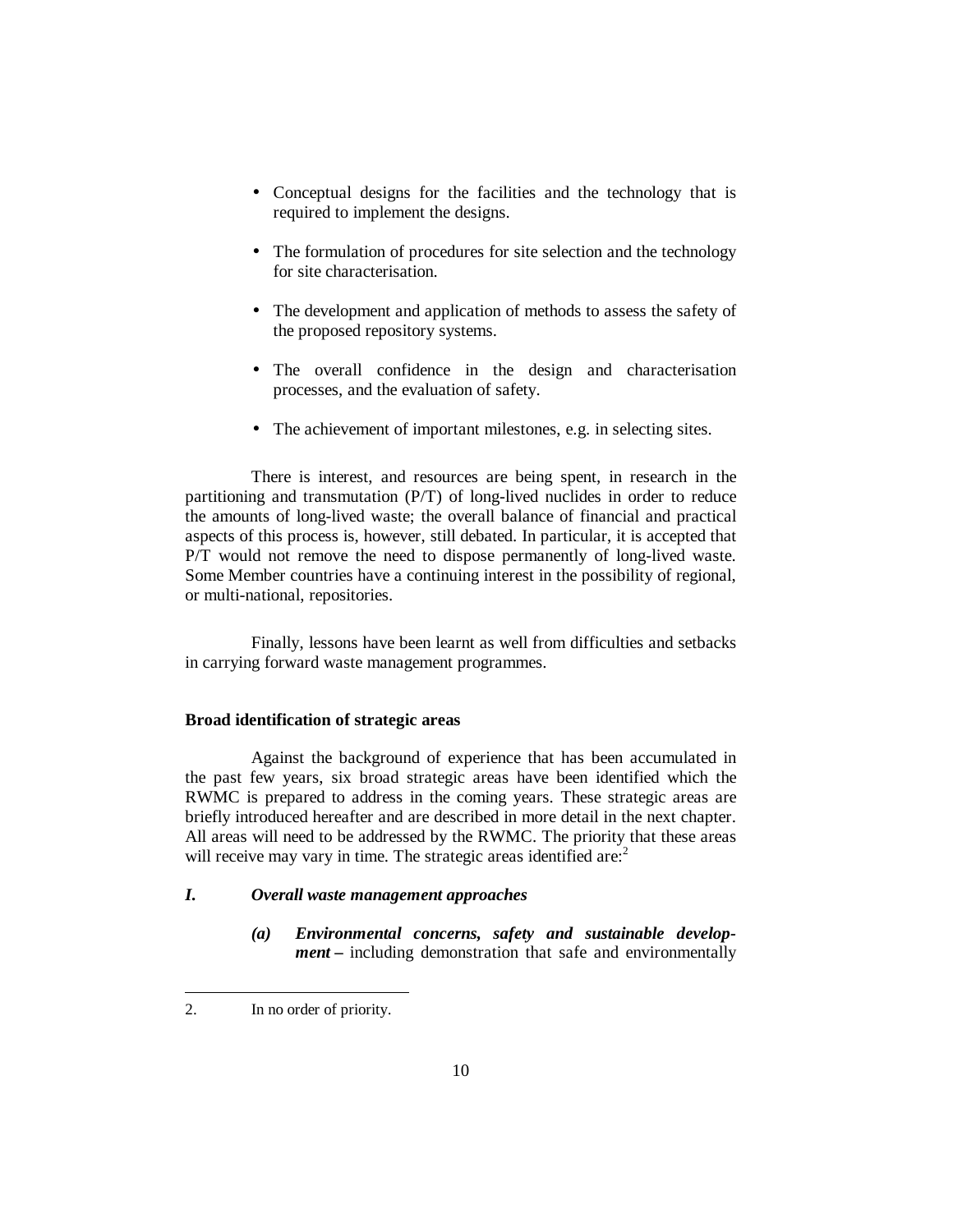acceptable strategies can be applied, that respect principles of sustainable development.

- *(b) Comparison of the principles of radioactive and nonradioactive waste management and of the evaluation of their impacts,* including evaluation of the consistency of management principles across different types of radioactive materials.
- *(c) Economic concerns –* evaluation of the impact of financial pressures on waste management programmes, e.g. due to deregulation of electricity markets, as well as the impact of waste management on the continued economic sustainability of nuclear power.
- *II. The process of repository development for long-lived radioactive wastes –* particularly to continue the present work on (i) assisting in the resolution of technical issues to promote safety and provide grounds on which to base decision making, and (ii) developing common understanding between independent bodies such as implementers, regulators and policy makers on the goals to be achieved and respective responsibilities. The generation of societal confidence on how to move forward at the various stages of a repository development programme is also important.
- *III. Management of materials from decommissioning and dismantling, and of Very Low Level Waste (VLLW)* – including technical information exchange and maintaining dialogue between implementer and regulator, with a view to arriving at consensus on safe, practicable, cost effective and environmentally sound solutions.
- *IV. Public perception and confidence –* including understanding the concerns of stakeholders, communicating effectively, sharing practical experience from outreach/consultation exercises and public decisionmaking processes. Especially important to the RWMC are intermediaries between the public and the technical community, e.g. scientists in other fields and policy makers. Issues of public perception and confidence apply across topics I, II and III.
- *V. Implications of, and participation in, international guidance and agreements –* identifying implications for waste management programmes of, for example, the new ICRP radiological policy applied to waste disposal and forthcoming update of ICRP 46, and the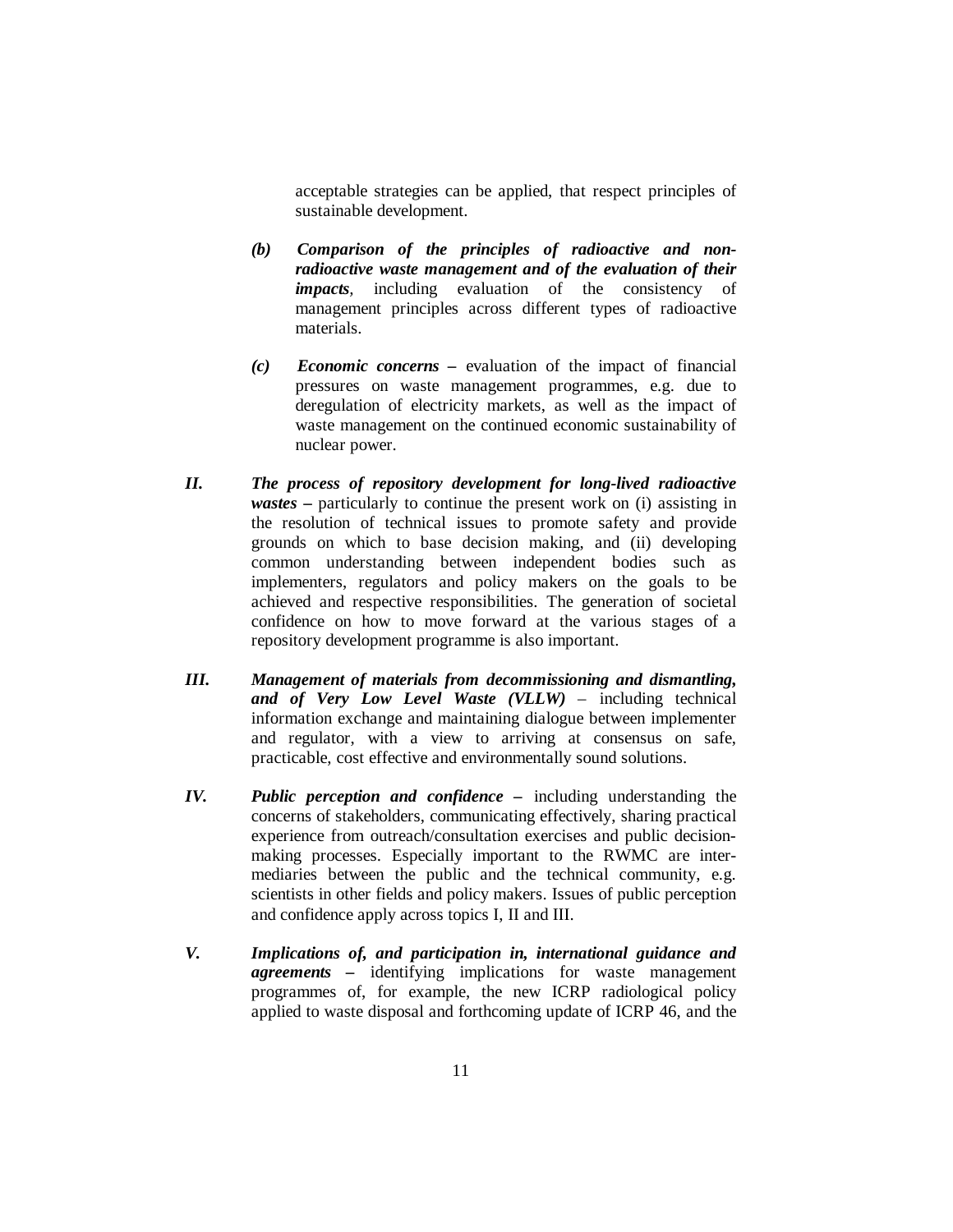Joint Convention on Safety of Spent Fuel Management and Radioactive Waste Management.

*VI. System analysis and technological advances* **–** identifying the emerging waste management and disposal technologies, for exchange of information and consideration of their implication at the system level.

Reinforcement and rationalisation of the OECD outreach activities to the world's major emerging and transition economies, will require that the NEA as a whole increases its commitment to co-operation with the Russian Federation and, possibly, other countries. The RWMC will provide the necessary support to the NEA in the areas of RWMC remit. This commitment by the RWMC is recognised in the NEA Strategic Plan.

Most organisations represented in the RWMC already have activities in the areas identified above. The RWMC will play a role of co-ordination at an international level enabling the sharing of experience, development of consensus, and advancement of the status of the art.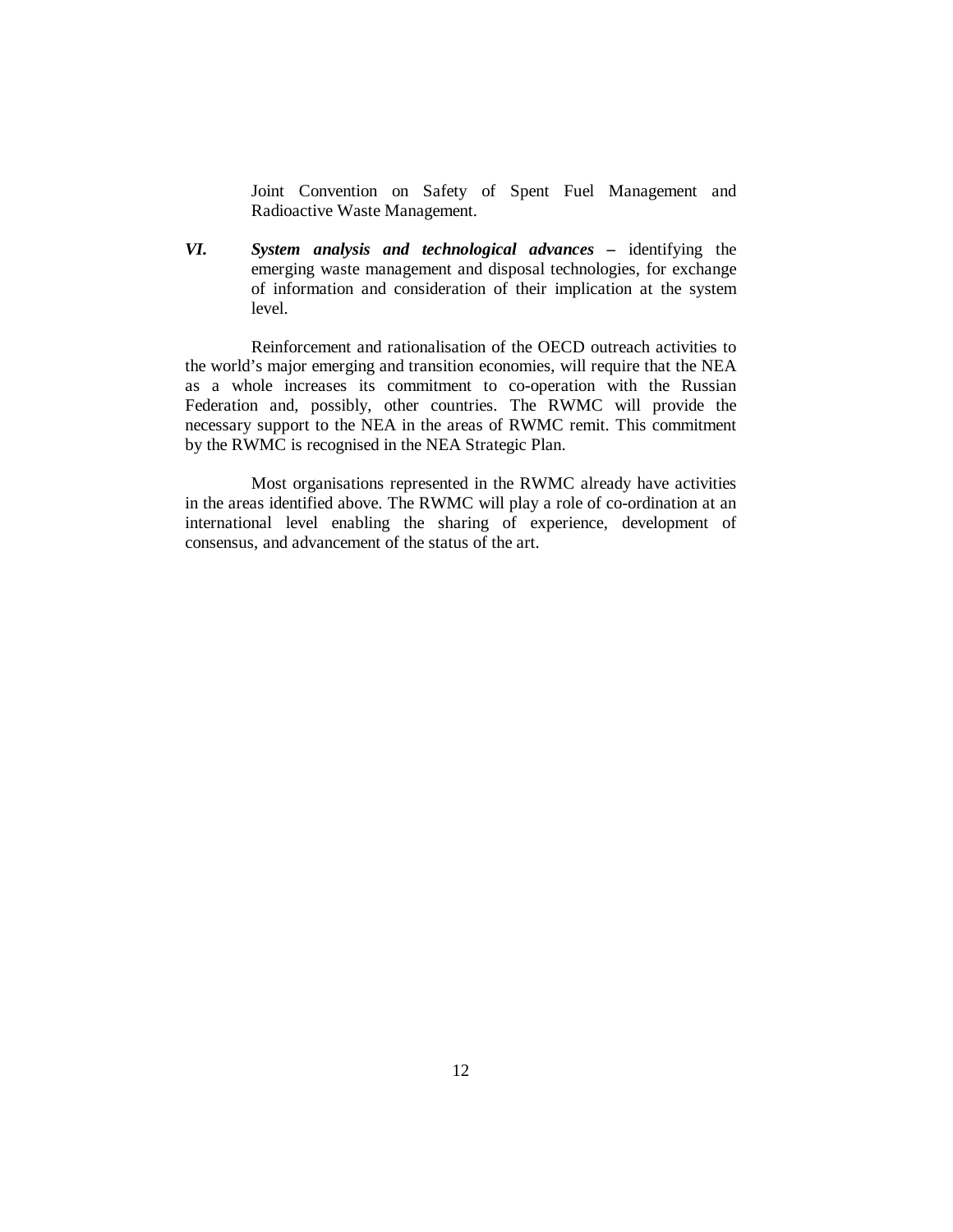# **DESCRIPTION OF STRATEGIC AREAS**

# **Area I: Overall waste management approaches**

### *(a) Environmental concerns, safety and sustainable development*

There is a heightened awareness in society for the role of energy in the context of sustainable development, with emphasis on conservation of resources, the possible adverse environmental impact of the exploitation of natural resources,<sup>3</sup> and long-term protection of the environment. Thus:

- While it is recognised that many relevant concepts are already incorporated in policy statements for the management of long-lived waste – e.g. the principles of "the polluter pays", "reasonable assurance" and "not placing undue burdens on future generations" – it will be helpful to clarify the meaning of waste management principles and terminology within the context of sustainable development.
- While geological disposal is broadly accepted by technical experts and decision-makers as a technically sound, safe, and feasible solution for disposing of long-lived wastes, it will be helpful to examine, in parallel, long-term-storage and other potential approaches such as partition and transmutation (P&T) in an overall waste management strategy within the context of sustainable development. At issue are the implications, for the whole lifecycle, of the different options as well as the assessment of longterm environmental impacts.

<sup>3.</sup> There is increasing awareness of the scale of the remediation problems to be faced as a result of some former, unsafe practices regarding the management of various forms of waste (non-radioactive, chemically-hazardous waste and radioactive waste) that may lead to the need for intervention.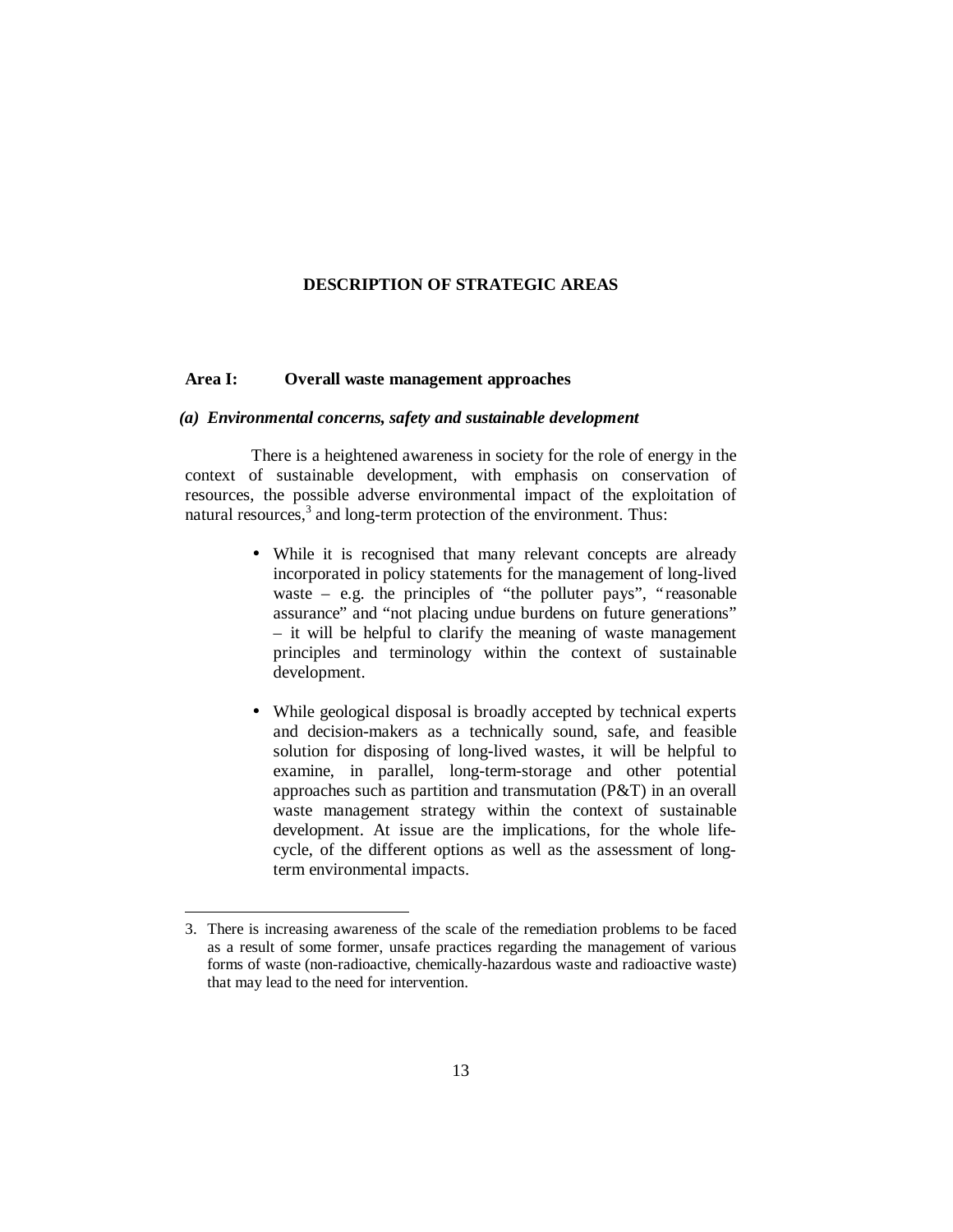- While it is recognised that a geological repository provides the possibility of retrievability and reversibility in the early periods of time, it should be helpful to examine how far the present concept of deep geological disposal would need to be modified to ensure retrievability/reversibility at several time scales. This also introduces the issue of how to determine the timing of closure based on environmental and ethical concerns.
- It is important that, whatever the approach considered for longterm waste management, it be consistent with the principle that knowledge, research capability, know-how and funding are preserved in the intervening years. This issue remains important even if nuclear energy is not preserved as an option for future generations.

*There is a need to examine the place of waste management within the broader debate on environmental and ethical issues, in particular to gain a better understanding of long-term waste management options from the point of view of sustainable development.*

# *(b) comparison of the principles of radioactive and non-radioactive waste management and of the evaluation of their impact*

It is often perceived that different safety standards and regulatory and licensing approaches are applied to radioactive and non-radioactive wastes. The chemical toxicity of some radioactive waste – as well as toxicity due to biological agents – is also becoming a more prominent issue. $4$ 

It will be helpful to review:

- The principles and regulations adopted in the management of nonradioactive, chemically-hazardous waste, and naturally-occurring radioactive materials, including tailings from uranium mining.
- The burden of proof of compliance that is expected for radioactive waste disposal facilities relative to other hazardous waste disposal facilities. In particular how this is reflected in Environmental Impact Statements/Assessments (EIS/EIA) studies.

<sup>4.</sup> "Mixed waste" also exists, and is part of the remit of RWMC interests. This waste is recognised to be, at the same time, radio- and chemo-toxic.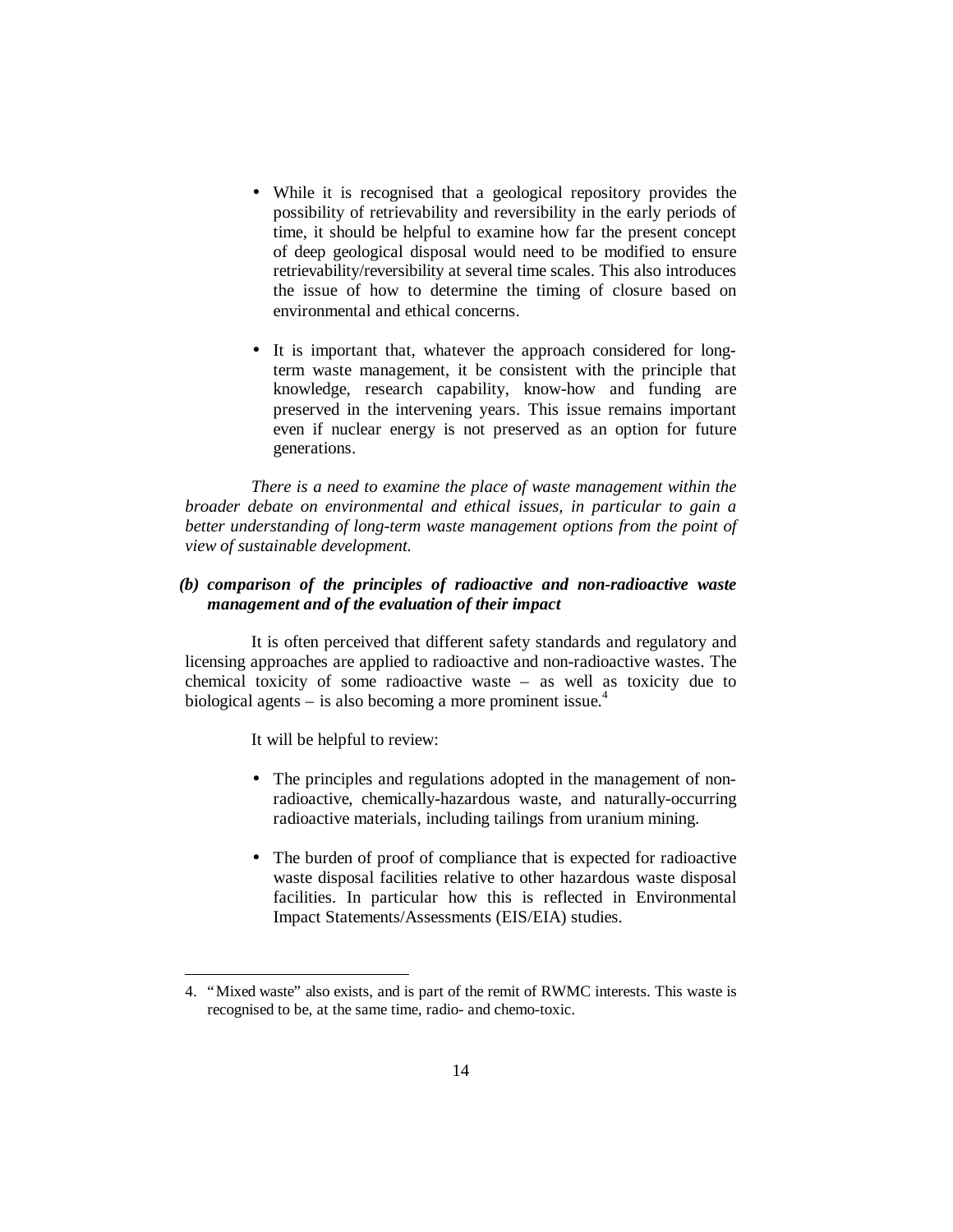- The role of the EIS/EIA as required in several national programmes, in bringing an integrated perspective on the radiological and non-radiological impacts of repository development.
- The potential environmental impact of radioactive-waste disposal, compared to that of the by-products of other energy sources.

*It may be that a comparison that places nuclear-waste disposal in perspective with other practices that impact the environment, including regulation and licensing, is required before nuclear-waste disposal can be widely perceived as being sufficiently safe.<sup>5</sup> Consistency amongst practices should also favour the allocation of resources in a way that is more attuned to the actual needs of society.*

# *(c) economic concerns*

 $\overline{a}$ 

Financial pressures, that affect the whole nuclear-fuel cycle, (e.g. resulting from deregulation of the electricity market) may tend to favour shortterm goals, at the expense of long-term objectives. In particular, even though at the decision-maker level, a wide acceptance has been achieved that deep geological disposal represents a safe and ethical path, (i) short-term economic factors may tend to favour delaying final disposal, and (ii) political factors may tend to favour the proposition of indefinite or very-long term surface storage of all types of long-lived waste or the proposition of approaches, such as P/T, misleadingly depicted as alternatives which would preclude the need to pursue disposal.

*New economic forces need to be better understood and incorporated into the understanding of the decision-making process, e.g. on decommissioning, repository development and waste generation. There is also a need better to understand the interplay of financial and "political" factors, and the way that they will affect the decision base.*

<sup>5.</sup> Indeed, co-disposal of radioactive waste and chemically-hazardous, non-radioactive waste has been proposed by some, to take advantage of the safety provisions that proposed repositories would incorporate.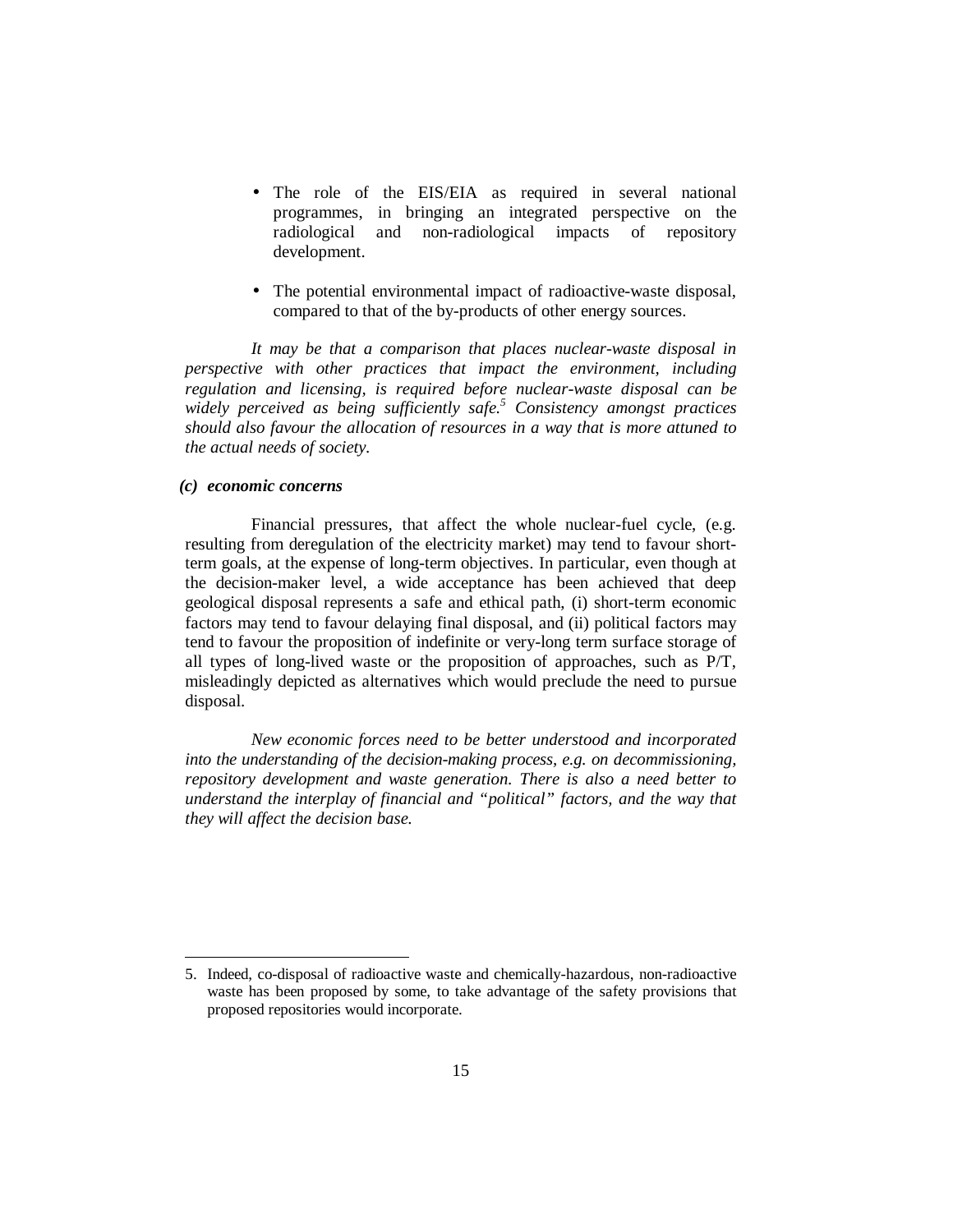# **Area II: The process of repository development for long-lived radioactive waste**

At the international level, the achievement of understanding of key concepts of repository development among and between implementers, regulators and policy makers, has the potential to facilitate the enhancement, and wider communication, of the process of repository development (step-wise approach); and to identify, discuss and rationalise national specifications and differences in regulatory, policy and policy-implementation approaches. Interaction between implementers and regulators brings further benefits in that the regulator understands the concepts and strategy by which the implementer intends to demonstrate that a proposal is acceptable, and the implementer is made fully aware of what is expected by the regulator in a proposal.

In particular:

- Although there is common acceptance that the development of a repository is a step-wise process, a dialogue between implementers and regulators must be maintained in order that a gap does not develop in how this process is perceived. The repository development process is also a matter of interest to other stakeholders and decision makers. In some countries, there is a need to define more clearly the approaches by which the stages of repository development are derived, to define the requirements in order to progress from one stage to the next, and to ensure that the process is perceived as being equitable outside the community of technical specialists and decision makers. Site characterisation and siting should also be viewed within the stepwise approach to repository development.
- The decision to proceed from one development stage to the next is normally supported by a safety case which entails a quantitative performance assessment and other, more qualitative arguments related to confidence in the quality and reliability of the performance assessment and the quality of the repository system (site and design) with respect to safety. Further progress is required to integrate within the safety case confidence building measures that facilitate the decision-making process.
- Although significant progress has been made in the clarification of the technical aspects of integrated performance assessments there is a need to foster (i) full, satisfactory integration of all aspects of the safety case, including the integration of site data and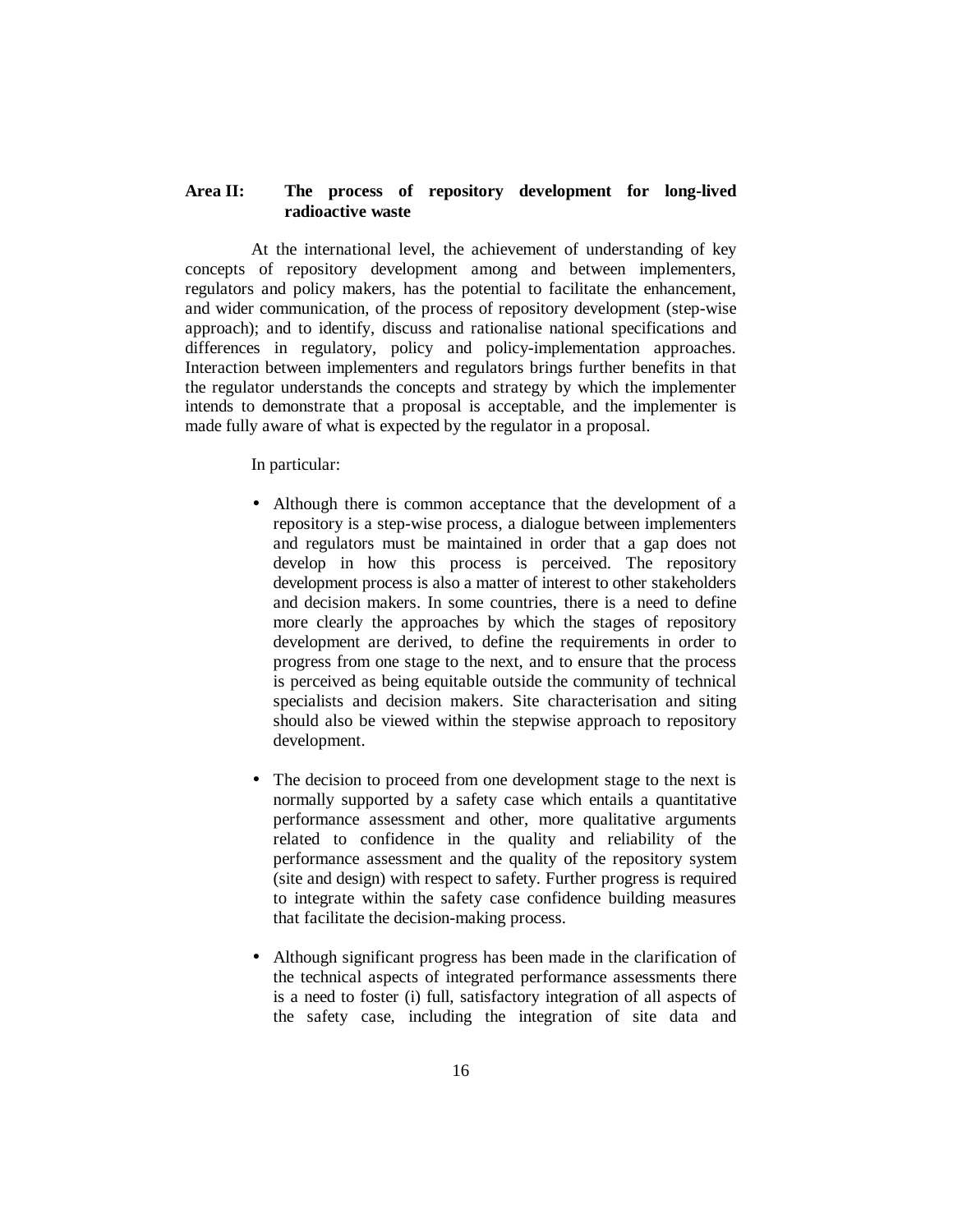understanding; and (ii) the definition of acceptable engineering practice in systems having individual specificity and where both natural and man-made barriers are expected to play a significant role.

- There exists a range of regulatory approaches that are used in the step-wise process to reasonably assure meeting the protection goal. Common understanding should be sought of the meaning and usefulness of these approaches and their implications, e.g. time frames and safety indicators.
- In order to ensure that progress is being made, it is imperative that the technical community also tries to understand stakeholders' interests, answer technical questions that the stakeholders feel need to be answered, and participate in a two-way communication. The needs of the stakeholders must be determined while the technical work is being done.

The area of repository development for long-lived waste is traditionally a strength of the RWMC. This Committee has provided an important mechanism for co-ordination of international R&D programmes enabling the sharing of experience and development of consensus on the state of the art, as well as the development of specific technical tools. Based on its pool of technical experts, the RWMC has also been able to provide timely and authoritative peer reviews of programmes in the area of assessment of long-term safety.

The RWMC is structured as a forum of regulators, implementers and policy makers in respect of waste management systems. Cross-party participation is especially necessary at the present stage of repository development.

*It is essential that RWMC continues to provide a forum for cross-party dialogue, that the need for a common understanding should underlie the specific activities of the RWMC, and that RWMC initiatives in repository development should remain founded on an active programme on technical issues.*

# **Area III: Management of materials from decommissioning and dismantling, and of VLLW**

As nuclear-power plants reach the end of their lives, OECD Member countries will be increasingly faced with the task of decommissioning and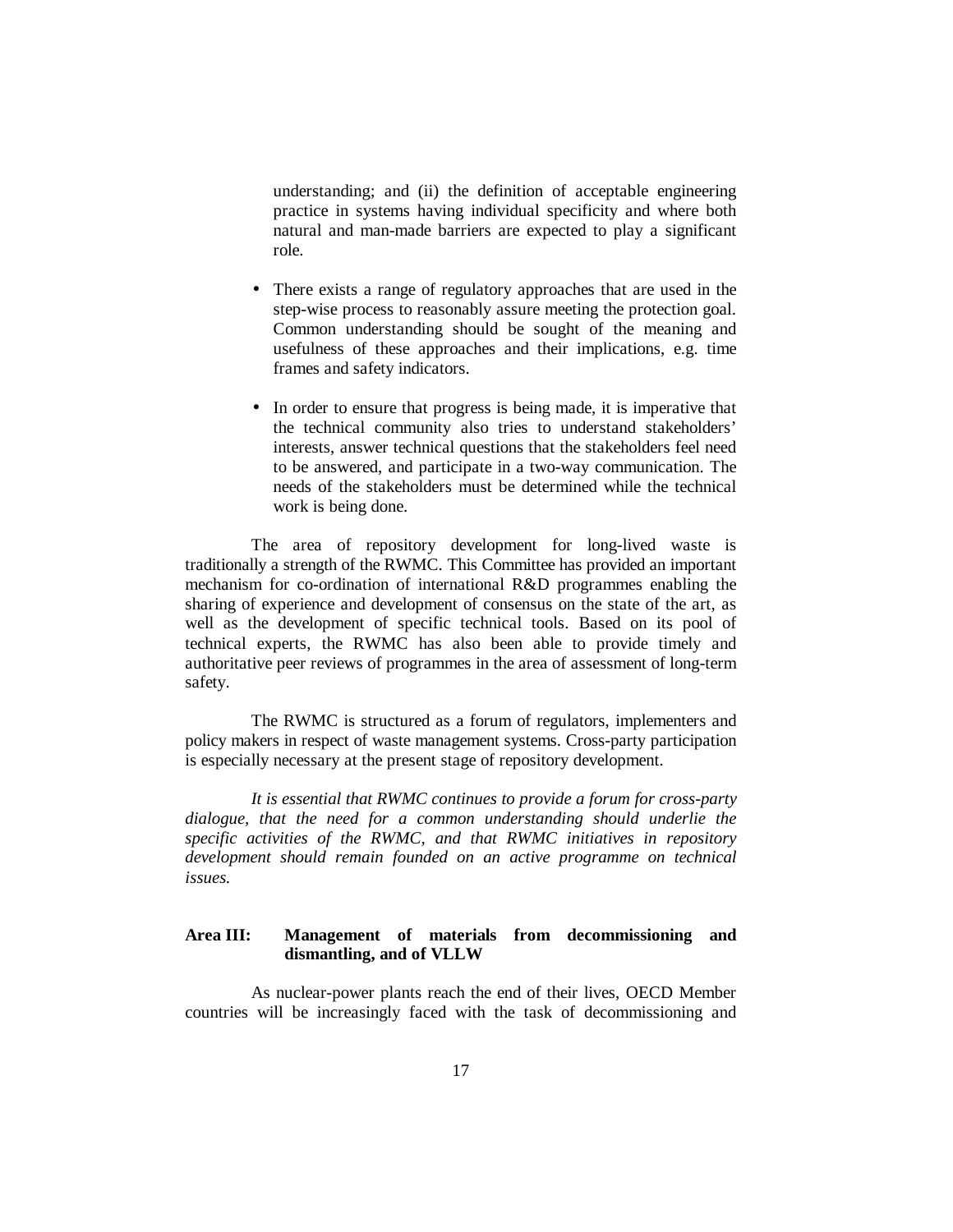dismantling<sup>6</sup> facilities and managing the potentially large amounts of very low activity materials that arise from this process. Characterisation of these materials, along with strategies for its management, will require increased attention as the volumes of waste that may be generated could make disposal in a repository designed for more active waste impractical. The timing of dismantling is also an important strategic issue.

The NEA has a significant role in focusing the private sector and its member countries on the need to balance the risks associated with re-use of materials used in nuclear applications with the cost of treatment and disposal of such materials and potentially the cost involved with providing new materials from natural resources. In this area, the NEA's co-operative programme on decommissioning, administered through the RWMC, has promoted developments in the understanding of the costs involved in the decommissioning and dismantling process; the decontamination of the site, equipment and materials; and the recycling and reuse of materials from decommissioning and dismantling activities. As decommissioning and dismantling technology matures, increased attention should be given to institutional and regulatory issues to allow its full application. In this area, as in others, dialogue between implementers and regulators is needed in order to achieve a mutual understanding of each groups' responsibilities, constraints and requirements, and to arrive at consensus as to a practicable approach to resolving key issues

*The RWMC will take up a more analytical role in the areas of timing of dismantling, regulatory aspects of dismantling, recycling and reuse of very low activity materials, and continue to examine the issue of disposal materials arising from several industrial areas and characterised as "very low level waste". In particular, the RWMC will participate in, and foster, the debate on clearance and exemption levels, placing the present approaches in a societal context with due consideration of the classical radiation protection view point.*

# **Area IV: Public perception and confidence**

Issues of public perception and confidence must be considered across all the three strategic areas discussed previously, with the further understanding

<sup>6.</sup> In this document, decommissioning means the taking out of active service and associated removal of nuclear fuel, highly active materials and contaminated machinery. This term is often used to include dismantling, meaning the later stage of dismantling of larger structural elements and buildings.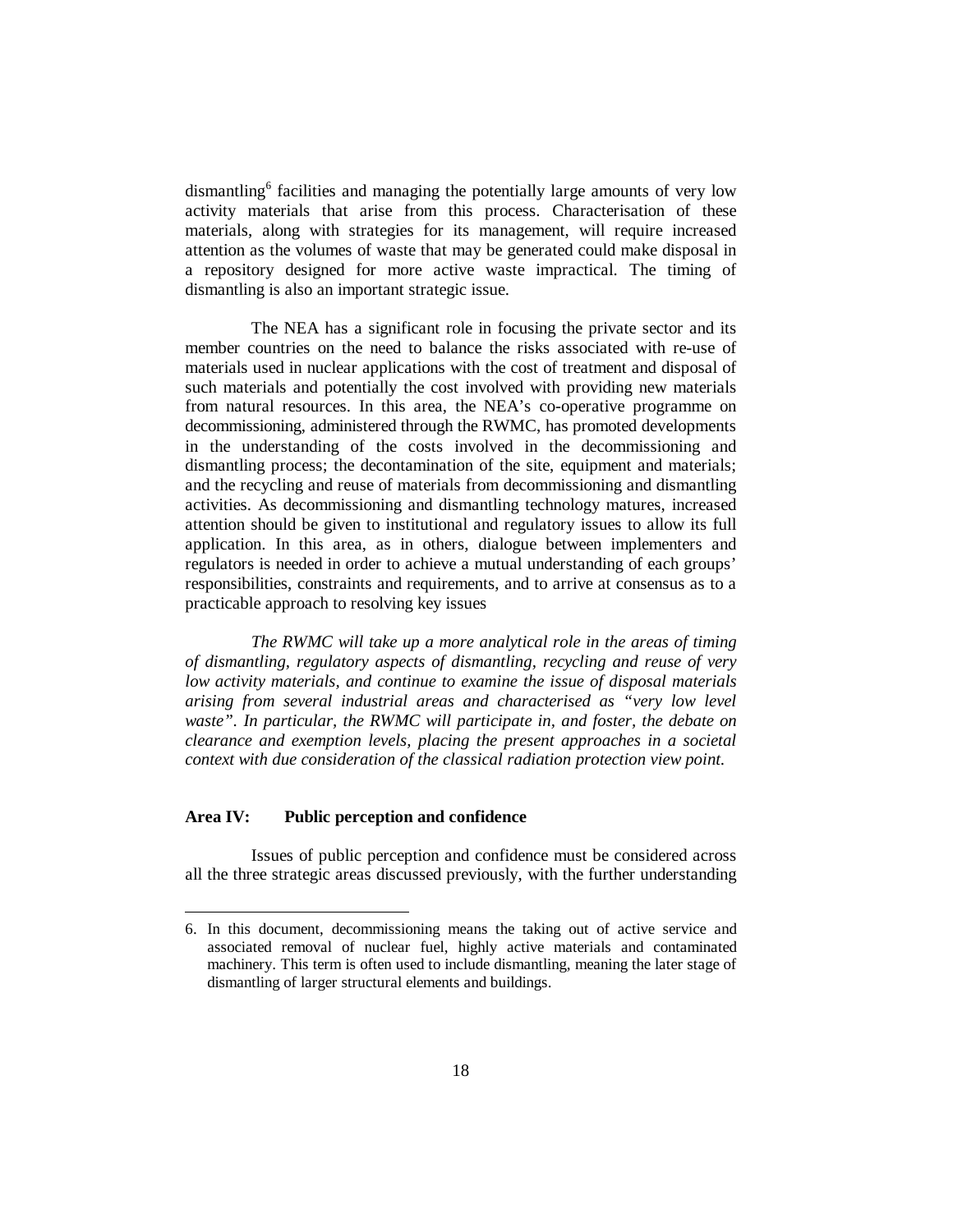that these issues are not specific to radioactive waste management, but also to the broader acceptance of nuclear power as part of the future energy mix. These issues have been most critical in gaining approval for development of repositories for long-lived radioactive waste at specific sites, which raises the question how best to achieve confidence with a non-specialist audience regarding the ethical, economic, political and technical aspects of a waste management strategy, and disposal in particular. The "public", however, is not a homogeneous group, and its various components and the concerns they have need to be better identified and understood.

A broad aim of waste management programmes is to promote understanding of, and public trust in, the decision-making process e.g. through an open and fair process for repository development. Considerable progress has been made regarding how to best communicate with local and wider communities as exemplified by the cases of Finland, Sweden and the WIPP project. Licensing of uranium mill stabilisation projects is a reality in many countries. Acceptance of repository siting remains, however, a difficult area for most programmes. An important aspect is that stakeholders should be afforded opportunities to interact as early as possible in the process of repository development. In addition, the process by which proposals are brought forward must be trusted, and decisions made with sensitivity to local concerns. Thus, a specific issue for consideration is how to elicit more meaningful public involvement in the decision-making process.

The RWMC must be useful to its members in their obligation to take into account the input of various audiences in their respective countries. The needs of these audiences may not always be anticipated and dialogue with stakeholders may need to be sought,<sup>7</sup> while not interfering with the primary role of governments in deliberations and decision-making process. Among the targets are the intermediaries between the public and the technical community, e.g. scientists in other fields.

*There is a need to identify audiences, perspectives, and expectations and to develop the RWMC as a forum to share experience in building public confidence and, in particular, in how to obtain the trust of local communities, their representatives, and their intermediaries with the technical decision*

<sup>7.</sup> The need has also been identified to make some of the RWMC work, e.g. the collective opinions, better accessible to the public at large, as well as the media. To that effect, select RWMC documents may need to be drafted with the help of non-specialist writers.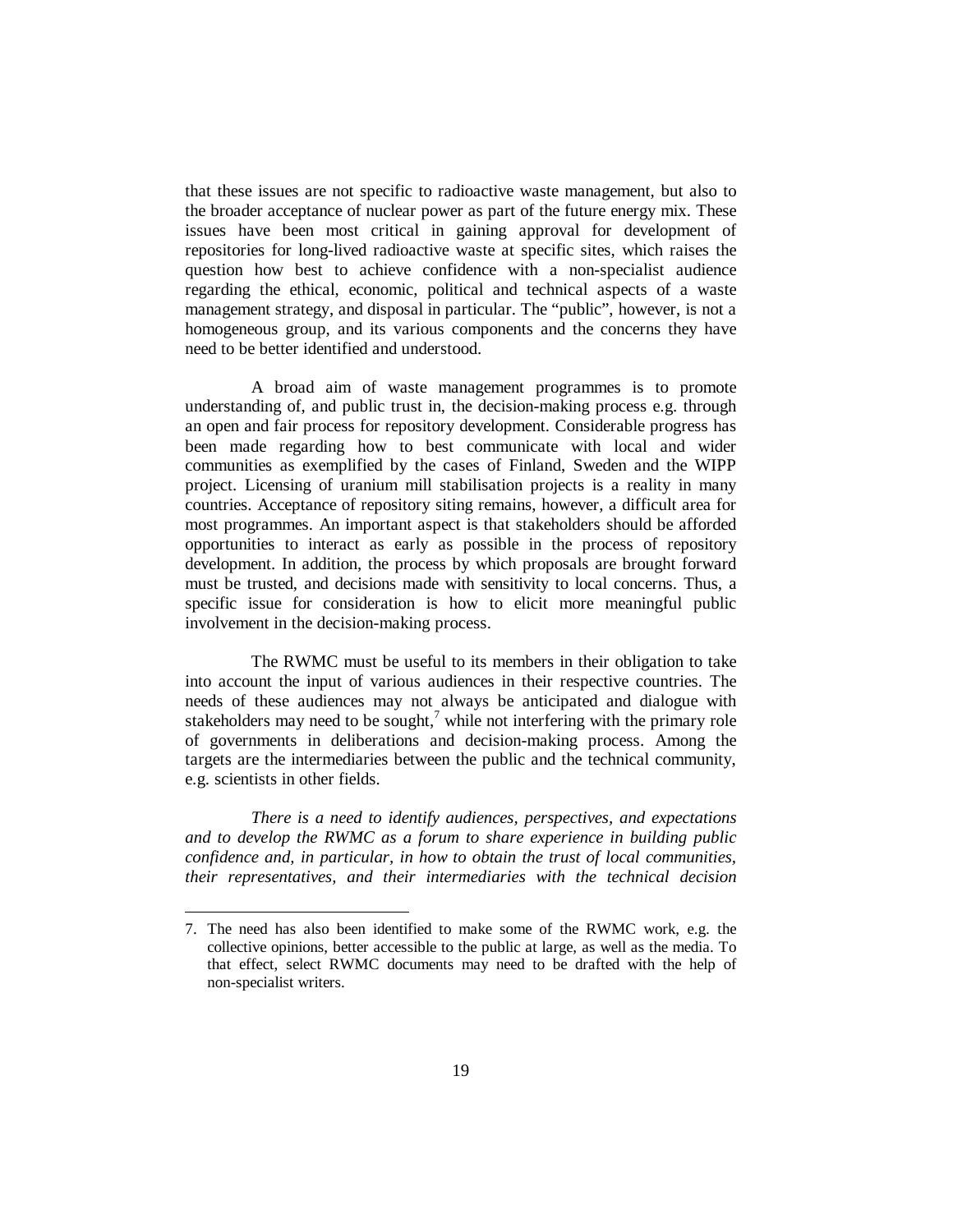*makers. Public input to decision making, while maintaining a workable decision-making process, needs to be explored more fully, especially in relation to the role of the regulator.*

# **Area V: Implications of, and participation in, international guidance and agreements**

There have been recent developments in international policy guidelines and agreements, that will have a direct impact on national radioactive waste management programmes. For example, the International Commission on Radiological Protection (ICRP) has formulated a new radiological protection policy (Publication 77) that is applicable to radioactive waste, and the IAEA has fostered a Joint Convention on the Safety of Spent Fuel Management and on the Safety of Radioactive Waste Management. The new ICRP position has consequences on what may be recognised to constitute an appropriate safety case. The Joint Convention will impose additional requirements on countries seeking to demonstrate the appropriateness, adequacy and quality of their waste-management programmes. It will also force a higher degree of transparency in national programmes.

It is important that international guidance be formulated in a way that practical implementation is feasible. Thus it must take into account a diversity of viewpoints and should be properly reviewed. The RWMC is well qualified to provide constructive reviews of international guidance under consideration as well as to participate in drafting this guidance.

*There is a need to be aware of developments in international guidance, to consider their implications and to integrate these implications in the programme of work of the RWMC. The RWMC should accept/seek interaction with other international bodies.*

# **Area VI: System analysis and technological advances**

In principle, waste management considerations should be addressed as early as possible in the design specifications of all new facilities, and new technologies for dealing with the waste should be examined for their integration at the system level. For instance the characteristics of end products (or final waste forms) from treatment and conditioning processes are an important input to the design of waste repositories. Thus, a good understanding is required of the waste treatment options, of the long-term behaviour of waste forms, and their interaction with engineered and natural materials in the repository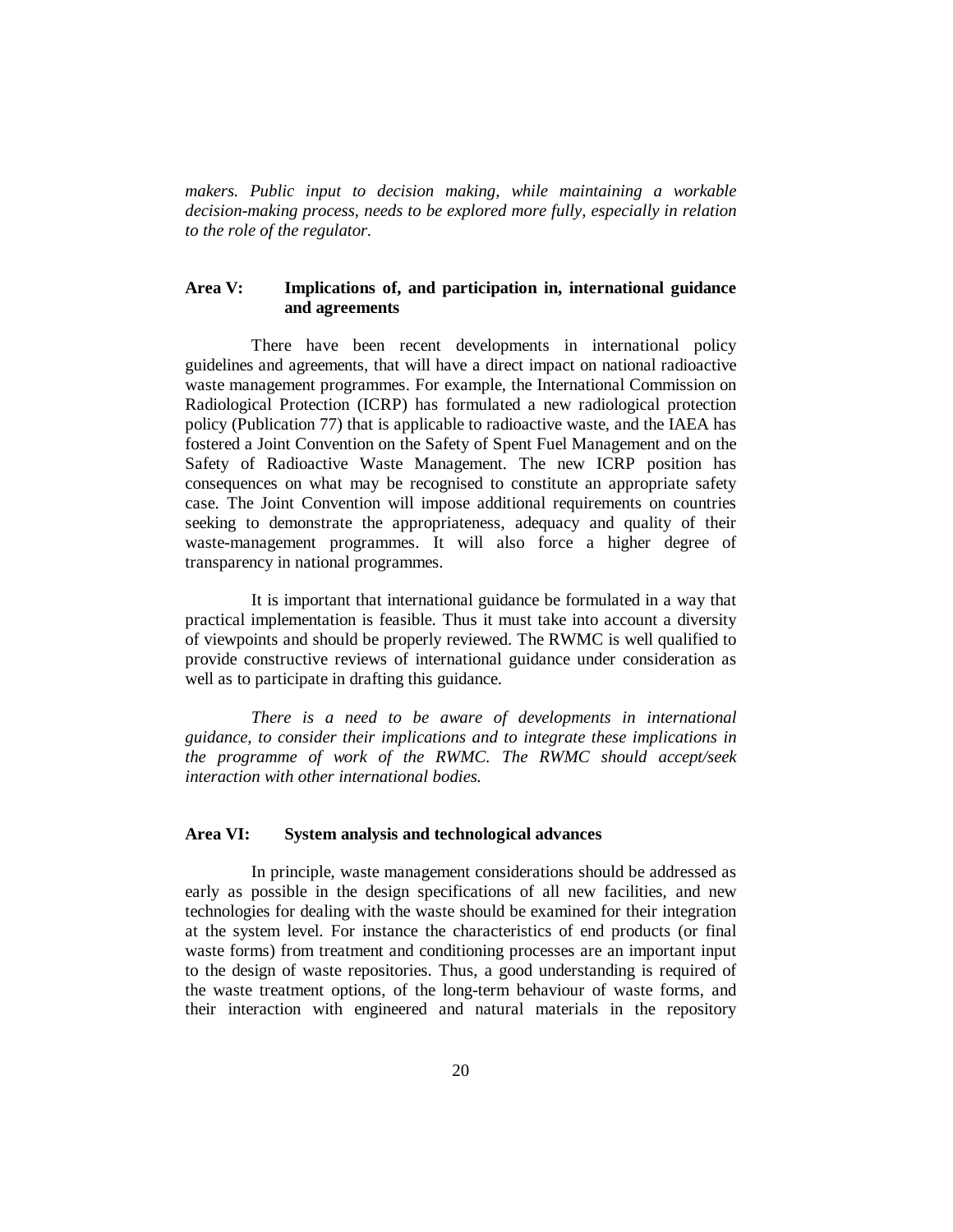environment, in order to achieve a practical mesh between requirements. In addition, the timing of final disposal and, more specifically, the need to provide waste forms that can be safely and economically stored and disposed at a future date, must be considered. An integrated view is necessary to find optimal solutions to these problems. A further issue is quality control and testing of waste products and repository waste acceptance criteria.

There is a large amount of experience in pre-disposal waste management technologies, namely for waste treatment, conditioning, transportation, and interim storage. These technologies are being exploited commercially and some have been developed through international co-operation. Information in these areas has been exchanged through the RWMC and other international fora.

Although the above developments are not necessarily critical at any given time, they are an important part of waste management, and impact the options available. In particular, to the extent that partition and transmutation (P/T) could markedly impact on disposal strategies, progress in these technologies should be followed. Progress can also be expected and should be followed, in the area of mixed-waste.

*It is important that RWMC is informed about on-going technological development for waste treatment and conditioning, consider the broader implications of waste technology alternatives, and continue to provide an authoritative forum to develop and promote best practice in relation to the overall system approach. An active role should be taken, especially in the areas of storage, disposal, and decommissioning, to bring the technology and knowledge base forwards, e.g. through international co-operative programmes.*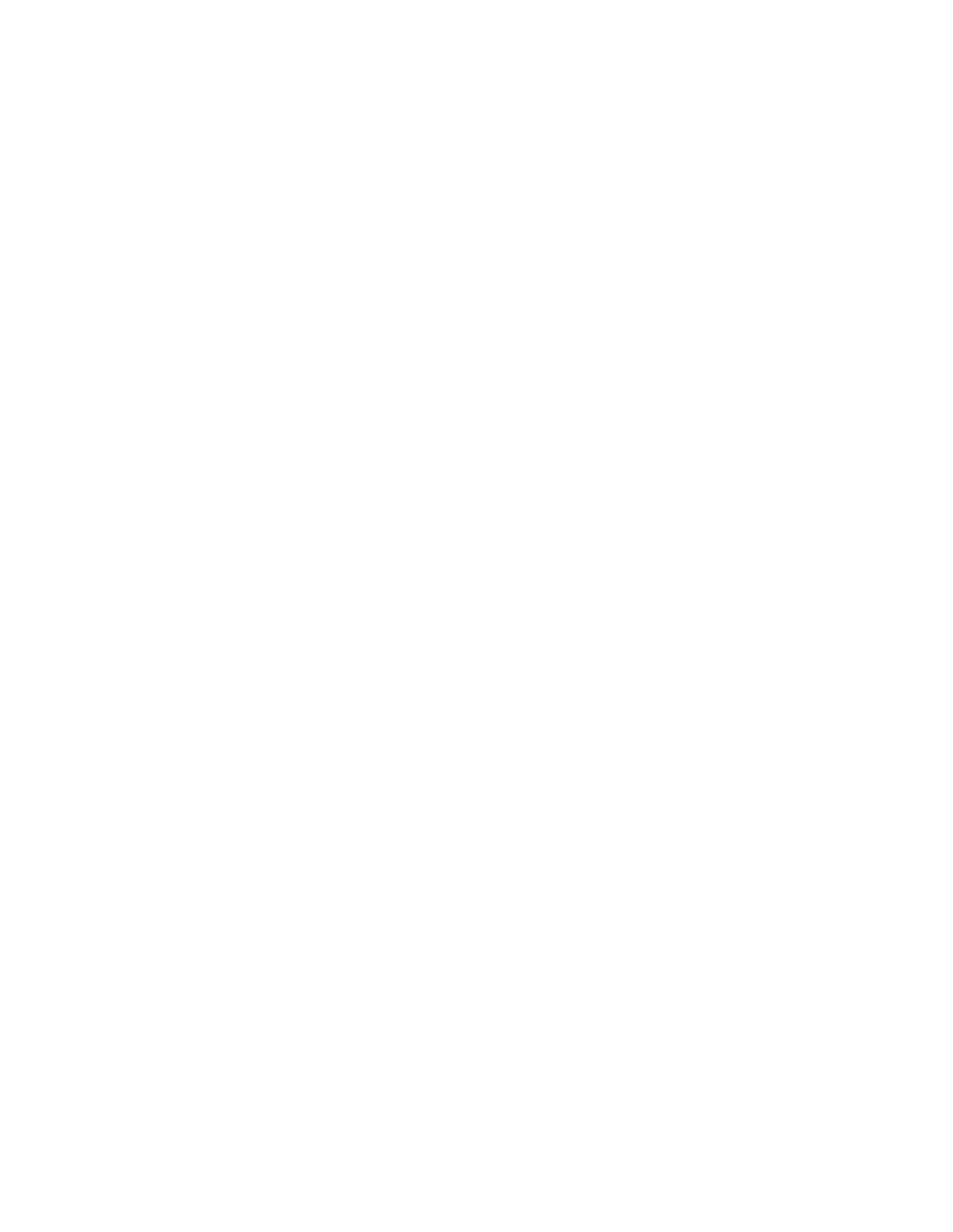## **CONCLUSIONS**

In order to maintain the effectiveness of the RWMC as a forum that is of value to the Member countries, the mandate, structure, and working programme of the RWMC must recognise and respond to current national situations and international concerns. The present document has identified six strategic areas that will guide the programme of work of the committee in the coming years. Priority setting and resource allocations in these areas may vary with time, and will take advantage of opportunities for co-ordination of efforts and collaboration within OECD/NEA and with other institutions, e.g. IAEA, EC. Building upon the technical areas in which it has demonstrated strength in the past, the RWMC will extend its endeavours to the interfaces between technical advances, regulatory developments, societal concerns and their input to the decision making process.

RWMC members will take a direct and active part in ensuring that the issues are properly identified and addressed, and that the results of these efforts are effectively and widely communicated in a way which is convincing also to outside groups, especially other decision-makers or those that influence them. Collaboration with other parties within and outside the NEA will be important to ensuring this work is successful. In particular, decision makers with different institutional responsibilities need to assure themselves, and also to communicate to other audiences, that they are seeking reasonable solutions to the problems associated with these strategic areas, and that the needs of stakeholders have been sufficiently identified. Effective communication is thus required within the body of the experts and decision-makers from different national programmes, with different cultural settings and different constraints, across the "regulatorimplementer boundary", and between experts and decision makers and the wider community.

The RWMC is uniquely placed internationally to provide the necessary neutral ground and information base for effective and constructive communication on the relevant topics.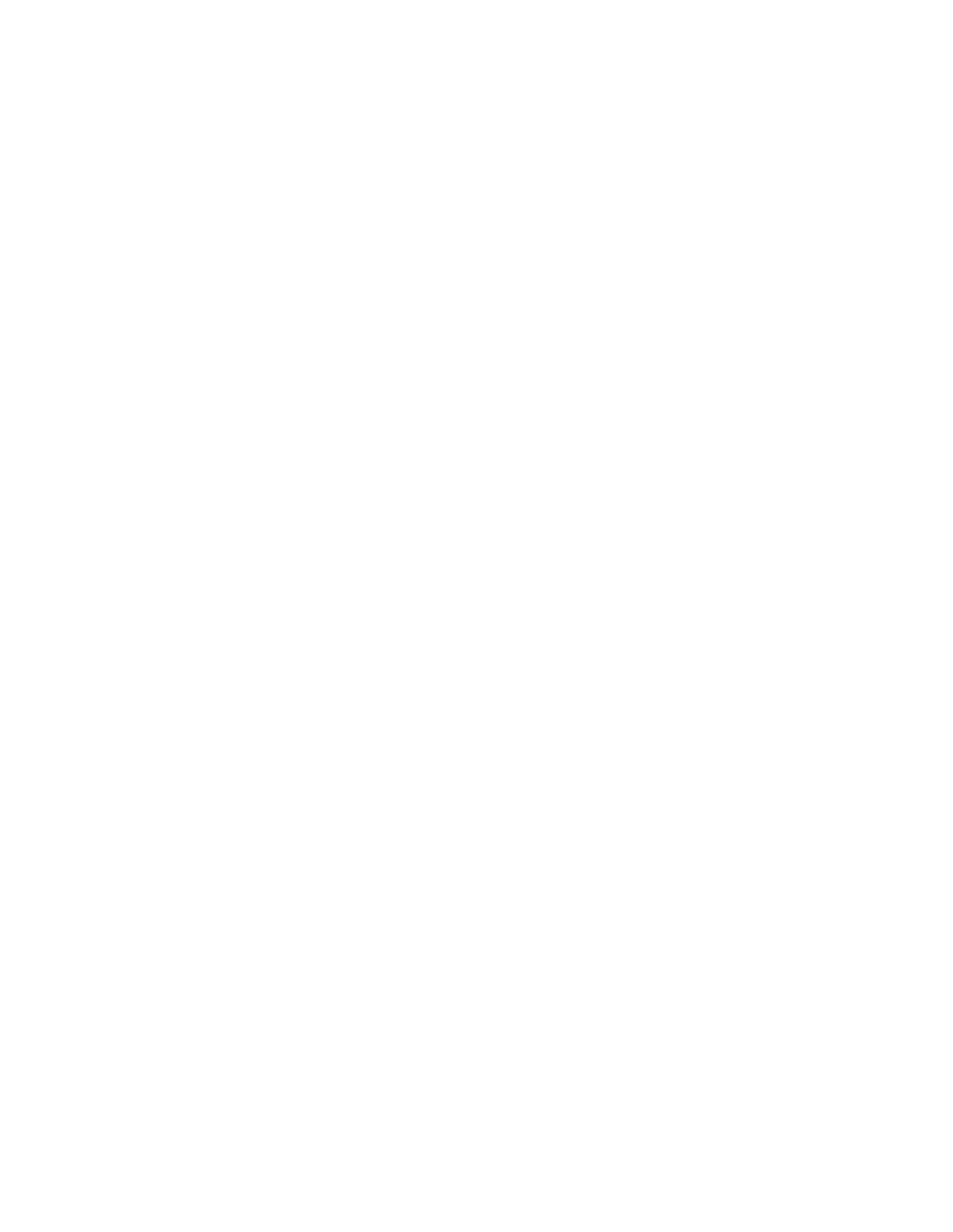# *Appendix*

# **Mandate of the Radioactive Waste Management Committee**

The NEA has an acknowledged role in developing a global strategy for considering aspects of sustainability concerning the use of nuclear power and nuclear materials. The general objective of the NEA in the field of radioactive waste management is to contribute to the adoption of safe and effective policies and practices in Member countries for all types of radioactive waste. In this context, the mandate of the Radioactive Waste Management Committee (RWMC) shall be:

- 1. To constitute a forum of senior representatives from waste management agencies, regulatory authorities, policy-making bodies, research and development institutions with responsibilities in waste management, and other government-nominated specialists, for the exchange of information and experience on waste management policies and practices in NEA Member countries, and for advancing the state of the art on the technical or society aspects of waste management strategies.
- 2. To develop a common understanding of the basic issues involved, and to promote the adoption of common philosophies of approach based on the discussion of the various possible waste management strategies.
- 3. To keep under review the state-of-the-art in the field of radioactive waste management at the technical, scientific, regulatory and societal level, and in public acceptance matters.
- 4. To contribute to the dissemination of information in this field through the organisation of specialist meetings and publication of reports and consensus statements summarising the results of joint activities for the benefit of the international scientific community, competent authorities at national level and other audiences generally interested in the subject matter.